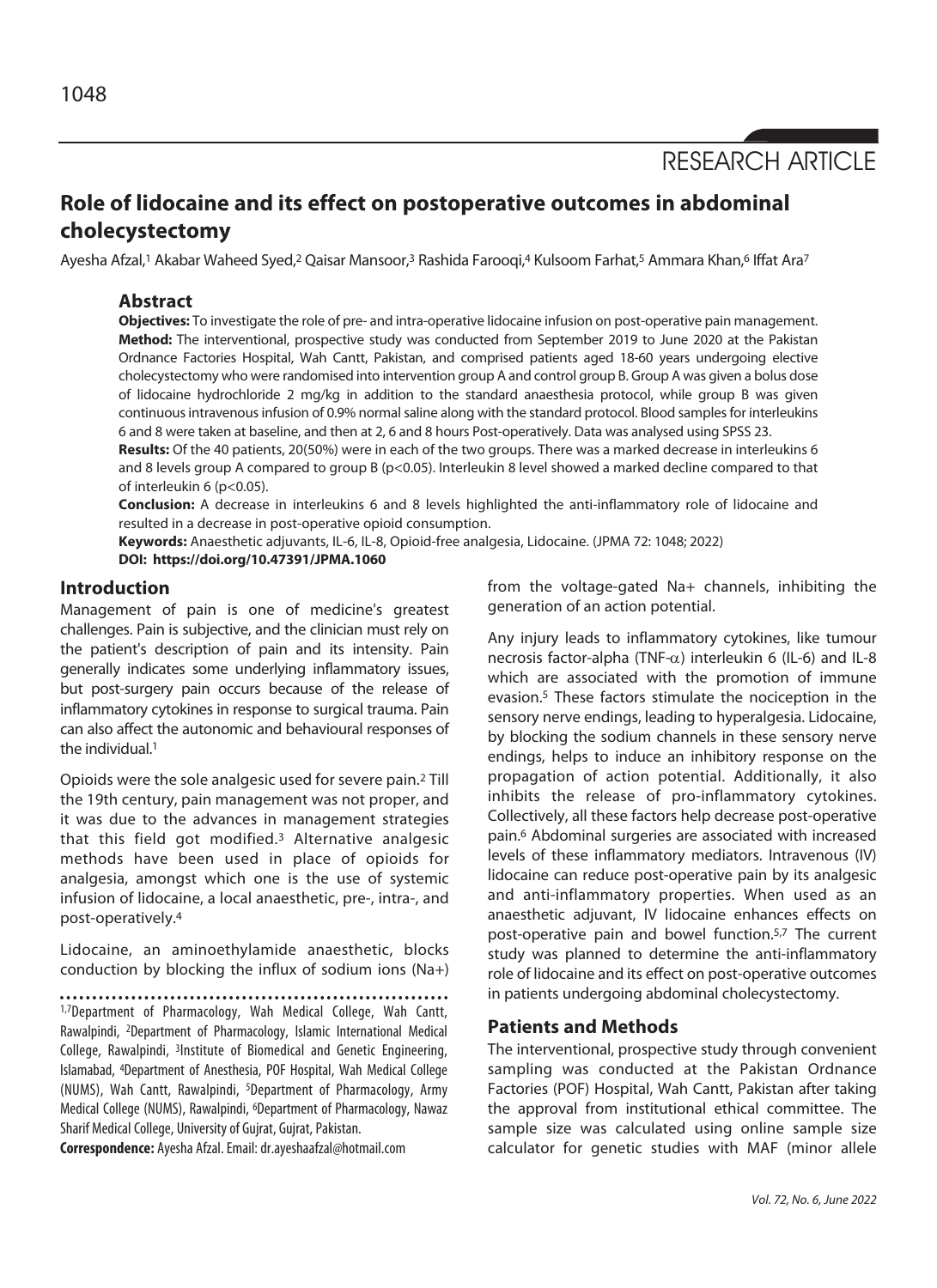frequency) of 0.24.8 Those included were patients aged 20- 60 years without any co-morbidity scheduled for elective abdominal cholecystectomy.9 Those with co-morbidities and those who refused to volunteer were excluded.

After taking informed written consent, were randomised into intervention group A and control group B. Group A was given a bolus dose of lidocaine hydrochloride 2mg/kg in addition to the standard anaesthesia protocol, while group B was given continuous IV infusion of 0.9% normal saline along with the standard protocol. , Before the procedure, height (feet) and weight (kg) were noted for all the subjects. Two IV cannulas were placed, and every patient was preloaded with saline/dextrose infusion at a rate of 12-15ml/kg/hr during surgery.10

General anaesthesia standardised protocol included midazolam 0.04mg/kg, propofol 2mg/kg and rocuronium bromide 0.6mg/kg.9,10 In group A, anaesthesia was maintained by using sevoflurane<sup>11</sup> and continuous IV infusion with lidocaine hydrochloride 1.5mg/kg/hr.12

Each procedure took about 2 hrs. The patient was immediately transferred to the post-anaesthesia care unit (PACU) and PACU hours were noted with no complaint of pain in the immediate post-operative period. No opioid analgesic was given to any patient.<sup>13</sup> They were given 1gm paracetamol as and when required. Blood samples were obtained 10 min before lidocaine infusion, at the end of the surgery, and after the operation at 2, 6 and 8 hrs. Plasma concentrations of IL-6 and IL-8 were measured with

**Table-2:** Relationship of interleukin 6 (IL-6) and IL-8 levels (pg/ml) between study and control groups.

commercially quantitative sandwich enzyme-linked immunosorbent assay (ELISA) kits (Thermo Fisher Scientific).<sup>14</sup> All values are reported using the unit μg/ml.<sup>15</sup>

Data was analysed using SPSS 23. IL levels were compared using post-hoc Bonferroni test and one-way analysis of variance (ANOVA). Correlation analysis was also done and correlation coefficient between IL-6 and IL-8 also calculated.16,17 Data was presented frequencies, percentages, mean  $\pm$  standard deviation. Statistical significance was set at p<0.05.18

# **Results**

Of the 80 patients, 40(50%) were in each of the two

Table-1: Clinical characteristics of the patients included in the study (n=80) (Control Group=40, Study Group=40).

|                               | Age<br>(years) | Weight<br>(kg) | <b>Height</b><br>(feet) | <b>Body Mass</b><br><b>Index</b> |
|-------------------------------|----------------|----------------|-------------------------|----------------------------------|
| Ν<br>Valid                    | 800            | 80             | 80                      | 80                               |
| Missing                       | 5              | 9              | 3                       | 2                                |
| Mean                          | 47.69          | 72.79          | 5.14                    | 23.20                            |
| Std. Frror of Mean            | 1.128          | 1.302          | .040                    | .311                             |
| Median                        | 50.00          | 75.00          | 5.00                    | 23.00                            |
| <b>Std. Deviation</b>         | 11.285         | 13.018         | .403                    | 3.090                            |
| Skewness                      | $-.346$        | $-358$         | 1.073                   | .412                             |
| Std. Frror of Skewness        | .241           | .241           | .241                    | .243                             |
| Kurtosis                      | .208           | $-.207$        | 1.807                   | $-.479$                          |
| <b>Std. Error of Kurtosis</b> | .478           | .478           | .478                    | .481                             |
| Minimum                       | 18             | 38             | 4                       | 18                               |
| Maximum                       | 60             | 102            | 6                       | 30                               |

|                                                                |                       | <b>Sum of Squares</b> | Df | <b>Mean Square</b> | F    | Sig.    |
|----------------------------------------------------------------|-----------------------|-----------------------|----|--------------------|------|---------|
| IL6 & IL8 pg/ml at 0 hrs before surgery control group $(n=40)$ | Between Groups        | 1.561                 |    | 1.561              | .045 | $.05*$  |
|                                                                | <b>Within Groups</b>  | 130.839               | 38 | 3.443              |      |         |
|                                                                | Total                 | 132.400               | 39 |                    |      |         |
| IL6 & IL8 pg/ml at 2hrs after surgery control group $(n=40)$   | <b>Between Groups</b> | .252                  |    | .252               | .042 | $.039*$ |
|                                                                | Within Groups         | 228.523               | 38 | 6.014              |      |         |
|                                                                | Total                 | 228.775               | 39 |                    |      |         |
| IL6 & IL8 pg/ml at 6 hrs after surgery control group $(n=40)$  | <b>Between Groups</b> | 366.352               |    | 366.352            | .156 | $.018*$ |
|                                                                | <b>Within Groups</b>  | 2261.548              | 38 | 59.514             |      |         |
|                                                                | Total                 | 2627.900              | 39 |                    |      |         |
| IL6 & IL8 pg/ml at 8 hrs after surgery control group $(n=40)$  | Between Groups        | 77.167                |    | 77.167             | .751 | $.036*$ |
|                                                                | <b>Within Groups</b>  | 617.233               | 38 | 16.243             |      |         |
|                                                                | Total                 | 694.400               | 39 |                    |      |         |
| IL6 & IL8 pg/ml at 2hrs after surgery study group $(n=40)$     | Between Groups        | 52.714                |    | 52.714             | .900 | $.005*$ |
|                                                                | <b>Within Groups</b>  | 225.061               | 38 | 5.923              |      |         |
|                                                                | Total                 | 277.775               | 39 |                    |      |         |
| IL6 & IL8 pg/ml at 6hrs after surgery study group $(n=40)$     | <b>Between Groups</b> | 4.142                 |    | 4.142              | .552 | $.006*$ |
|                                                                | <b>Within Groups</b>  | 285.233               | 38 | 7.506              |      |         |
|                                                                | Total                 | 289.375               | 39 |                    |      |         |
| IL6 & IL8 pg/ml at 8 hrs after surgery study group $(n=40)$    | <b>Between Groups</b> | 1.633                 |    | 1.633              | .194 | $.002*$ |
|                                                                | <b>Within Groups</b>  | 319.742               | 38 | 8.414              |      |         |
|                                                                | Total                 | 321.375               | 39 |                    |      |         |

 $P>0.05$  = Not significant (Ns).  $P<0.05$  = Significant (\*).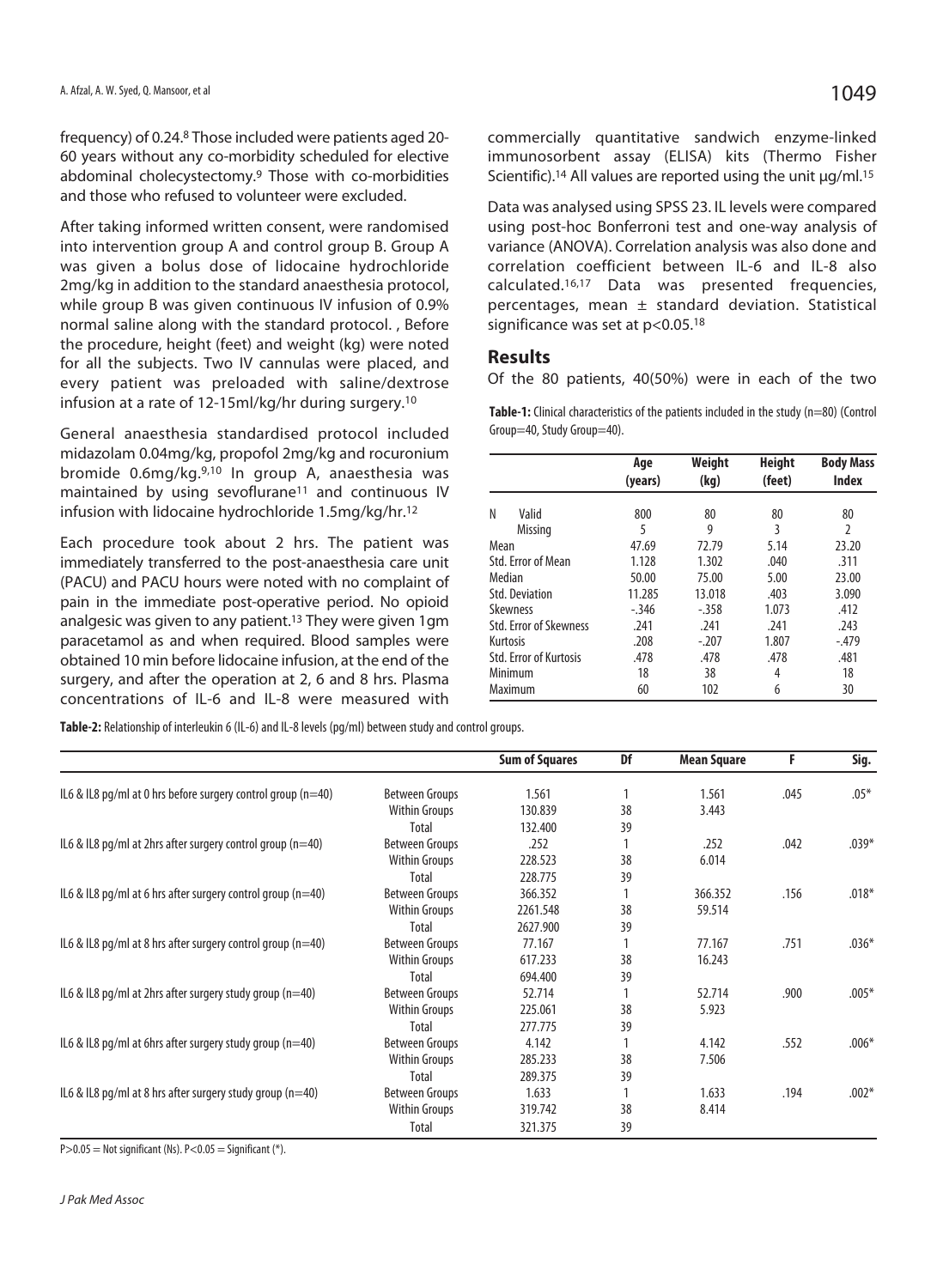| <b>Time</b>          | IL6                     |          | IL8                     |          |  |
|----------------------|-------------------------|----------|-------------------------|----------|--|
| Before surgery 0 hrs | Correlation coefficient | 0.54     | Correlation coefficient | 0.54     |  |
|                      | Sig (2-tailed)          | $0.02*$  | Sig (2-tailed)          | $0.02*$  |  |
| 2 hrs after surgery  | Correlation coefficient | 0.67     | Correlation coefficient | 0.6      |  |
|                      | Sig (2-tailed)          | $0.004*$ | Sig (2-tailed)          | $0.002*$ |  |
| 6hrs after surgery   | Correlation coefficient | 0.87     | Correlation coefficient | 0.78     |  |
|                      | Sig (2-tailed)          | $0.005*$ | Sig (2-tailed)          | $0.001*$ |  |
| 8 hrs after surgery  | Correlation coefficient | 0.39     | Correlation coefficient | 0.32     |  |
|                      | Sig (2-tailed)          | $0.005*$ | Sig (2-tailed)          | $0.025*$ |  |

 $P>0.05$  = Not significant (Ns).  $P<0.05$  = Significant (\*).

**Table-3:** Correlation between interleukin 6 (IL-6) and IL-8 levels.



**Figure-1:** Study flowchart.



groups (Figure-1). Age, weight, height and body mass index (BMI) were noted for all subjects (Table-1). There was a marked decrease in IL-6 and IL-8 levels in group A compared to group B (Tables-2, 3). IL-8 level showed a marked decline compared to that of IL-6 (Figure-2).

# **Discussion**

Lidocaine infusion has an anti-inflammatory effect when used as an anaesthetic adjuvant and it remarkably changes post-operative pain management.13 To evaluate its anti-inflammatory effects, plasma levels of IL-6 and IL-8 were observed in the current study, because after an injury, IL starts to appear in blood circulation within 60 min, and its level continues to rise and reach the maximum level in 4-6 hrs, and may last for as long as 10 days if no intervention is done.17

In the current study, IL-6 and IL-8 levels decreased after the operation, but a more marked decrease was observed in samples taken at 6 hrs post-surgery.

> Circulating cytokines levels appear to be proportionate to the extent of tissue injury during the operation. The sympathetic nervous system, through its autocrine and paracrine stimulation in response to surgical trauma, causes the release of IL-6 and IL-8, which, in turn, stimulates the pain pathways. The current results are supported by an earlier study.19

IL-8, when released in

**Figure-2:** Mean values of interleukin 6 (IL-6) and IL-8 in control and study groups. Error bars showing the standard deviation.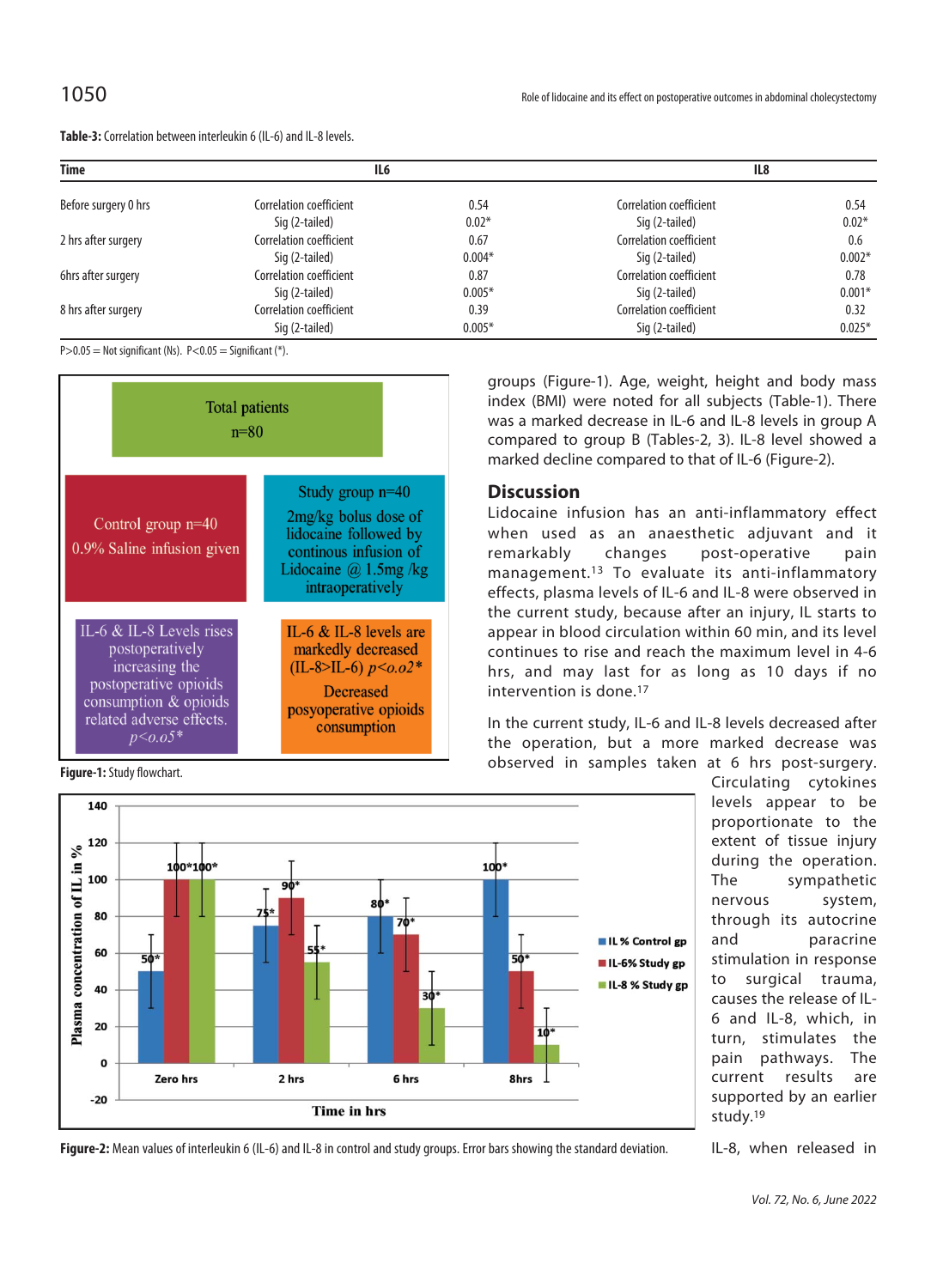response to surgical incision, causes the release of neutrophils and monocytes at the site of trauma, accelerating the inflammation. This, in turn, stimulates the sympathetic discharge, accelerating the release of IL-6 and intensifying the pain. Lidocaine, by blocking the release of these inflammatory mediators, inhibits the humoral link between tissue injury and sympathetic hyperalgesia.8

A study postulated that G protein-coupled receptors in response to inflammation get stimulated and result in the development of paralytic ileus. The inhibition of this anti-inflammatory action by IV lidocaine infusion proves to be beneficial in preventing the paralytic ileus.20

Another study demonstrated that lidocaine acts as a 'functional antagonist' of inflammatory mediators, reducing the acute response, inhibiting the release of mediators, and providing an anti-inflammatory effect.<sup>21</sup> The finding further strengthens the results of the current study.

A randomised, placebo-controlled study in China demonstrated that the use of IV lidocaine pre- and intraoperatively is associated with the inhibition of lymphocyte proliferative response, and decreases the production of nitrous oxide and cytokines that help in the inhibition of post-operative pain.<sup>22</sup> The Chinese study concluded that the main therapeutic effect of IV lidocaine after major surgeries with extensive tissue damage was attributed to analgesic effect mediated by mechanosensitive nociceptors, and inhibition of pro-inflammatory cytokines, thus decreasing post-operative narcotic consumption. The finding supports the results of the current study.

Further research is required for comparing the effects of lidocaine given epidurally for post-operative pain.22

#### **Conclusion**

Lidocaine as an anaesthetic adjuvant is a gateway to opioid-free anaesthesia (OFA) and helps minimise narcotic-related complications without compromising on patient comfort.

**Disclaimer:** The text is based on an academic thesis.

#### **Conflict of Interest:** None.

#### **Source of Funding:** None.

## **References**

Estebe JP. Intravenous lidocaine. Best Pract Res Clin Anaesthesiol. 2017; 31:513-21.

- 2. Nakhli MS, Kahloul M, Taieb G, Zedini C, Ajmi C, Walid N. Intravenous lidocaine as an adjuvant to general anesthesia in renal surgery. Libyan J Med. 2018; 13:1433418.
- 3. George ST. Intravenous lidocaine as an adjuvant to general anesthesia. BJP 2018; 16:220-56.
- 4. Eipe N, Gupta S, Penning J. Intravenous lidocaine for acute pain: an evidence-based clinical update. BJA Educ.2016; 16:292-8.
- 5. Toleska M, Kuzmanovska B, Kartalov A, Shosholcheva M, Nancheva J, Dimitrovski A, et al. Opioid Free Anesthesia for Laparotomic Hemicolectomy: A Case Report. Pril (Makedon Akad Nauk Umet Odd Med Nauki). 2018; 39:121-6.
- 6. Terkawi AS, Tsang S, Kazemi A, Morton S, Luo R, Sanders DT, et al. A clinical comparison of intravenous and epidural local anesthetic for major abdominal surgery. Reg Anesth Pain Med.2016; 41:28-36.
- 7. Kosharskyy B, Almonte W, Shaparin N, Pappagallo M, Smith H. Intravenous infusions in chronic pain management. Pain Phys.2013; 16:231-49.
- 8. Farhat K, Ismail M, Ali S, Pasha AK. Resistance to ondansetron: Role of pharmacogenetics in post-operative nausea and vomiting. Egypt J Med Hum Gen.2013; 14:331-6.
- 9. Forget P. Opioid-free anaesthesia. Why and how? A contextual analysis. Anaesth Crit Care Pain Med.2019; 38:169-72.
- 10. Kim DH, Choi SS, Yoon SH, Lee SH, Seo DK, Lee IG, et al. Ultrasound-guided genicular nerve block for knee osteoarthritis: A double-blind, randomized controlled trial of local anesthetic alone or in combination with corticosteroid. Pain Physician. 2018; 21:41-52.
- 11. Wasiak J, Mahar PD, Mcguinness SK, Spinks A, Danilla S, Cleland H, et al. Intravenous lidocaine for the treatment of background or procedural burn pain. Cochrane Database Syst Rev. 2014; 2014:CD005622.
- 12. Mauermann E, Ruppen W, Bandschapp O. Different protocols used today to achieve total opioid-free general anesthesia without locoregional blocks. Best Pract Res Clin Anaesth. 2017; 31:533-45.
- 13. Habibi A, Alipour A, Baradari GA, Gholinataj A, Habibi MR, Peivandi S. The Effect of Adding Lidocaine to Patient Controlled Analgesia with Morphine on Pain Intensity after Caesarean Section with Spinal Anesthesia: A Double-Blind, Randomized, Clinical Trial. Open Access Maced J Med Sci.2019; 7:1946-50.
- 14. Cerasoli I, Nannarone S, Schauvliege S, Duchateau L, Bufalari A. The effects of intravenous lidocaine before propofol induction in premedicated dogs. J Small Anim Pract. 2016; 10:435-40.
- 15. Chang YC, Liu CL, Liu TP, Yang PS, Chen MJ, Cheng SP. Effect of Perioperative Intravenous Lidocaine Infusion on Acute and Chronic Pain after Breast Surgery: A Meta-Analysis of Randomized Controlled Trials. Pain Pract. 2017; 17:336-43.
- 16. Yardeni IZ, Beilin B, Mayburd E, Levinson Y, Bessler H. The effect of perioperative intravenous lidocaine on postoperative pain and immune function. Anesth Analg.2009; 109: 1464-9.
- 17. Bidur M, Qiu X, Sujata L. Intravenous Lidocaine for Perioperative Use. Open J Anesthesiol. 09:57-67.
- 18. Brown EN, Pavone KJ, Naranjo M. Multimodal general anesthesia: Theory and practice. Anesth Analg. 2018; 127:1246-58.
- 19. Forget P. Opioid-free anaesthesia. Why and how? A contextual analysis. Anaesth Crit Care Pain Med. 2019; 38:169-72.
- 20. Kranke P, Jokinen J, Pace NL, Schnabel A, Hollmann, MW, Hahnenkamp K, et al. Continuous intravenous perioperative lidocaine infusion for postoperative pain